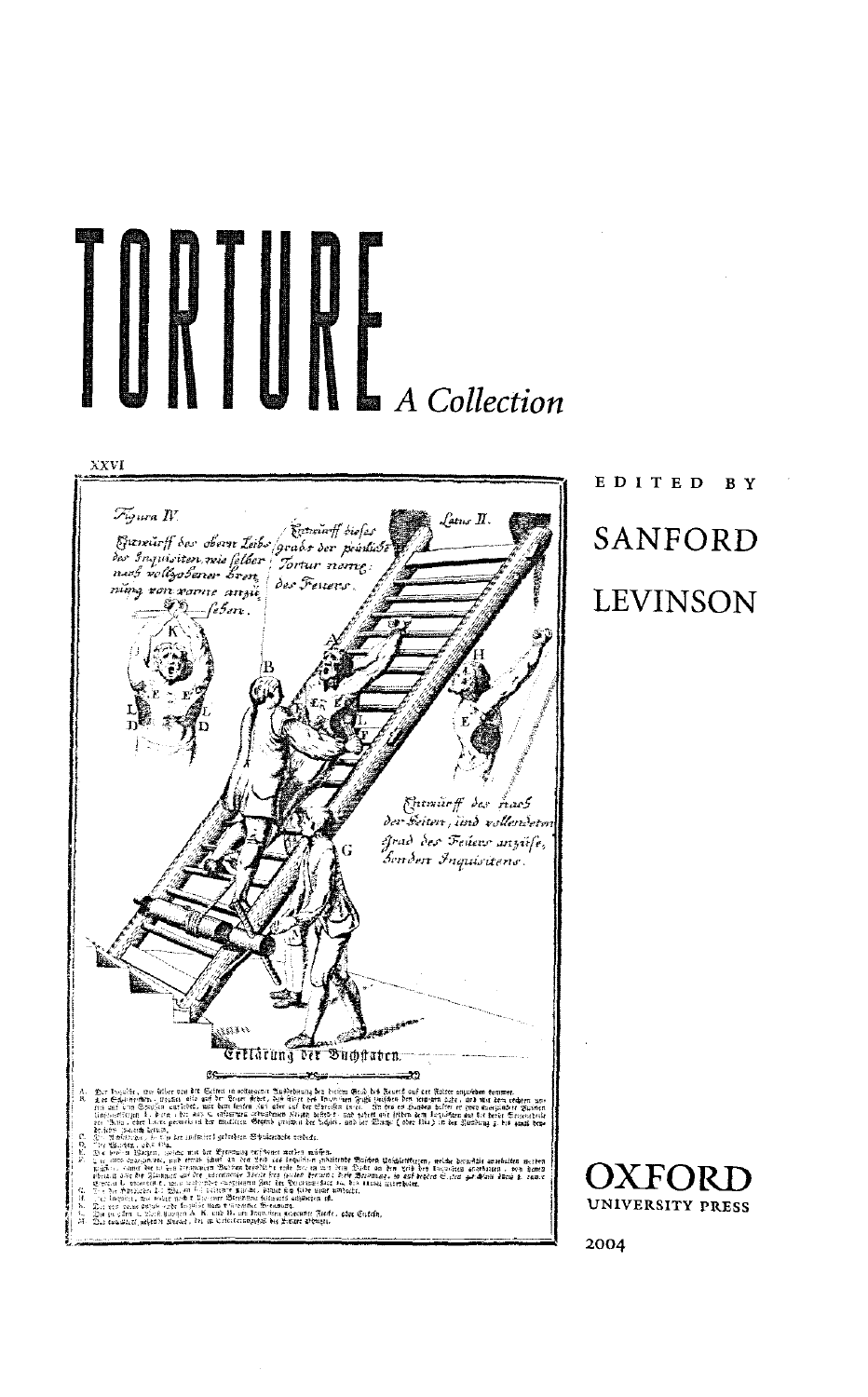## **CONTENTS**

 $\ddot{\phantom{a}}$ 

|                | FOREWORD<br>The Tyranny of Terror: Is Torture<br>Inevitable in Our Century and<br>Beyond? 3 |
|----------------|---------------------------------------------------------------------------------------------|
| 1              | <b>ACKNOWLEDGMENTS</b><br>19<br>Contemplating Torture:<br>An Introduction 23                |
|                |                                                                                             |
|                |                                                                                             |
| $\mathbf{2}$   | Torture<br>47                                                                               |
| 3              | Political Action: The Problem<br>of Dirty Hands<br>- 61                                     |
| 4              | Reflection on the Problem<br>of "Dirty Hands" 77                                            |
|                |                                                                                             |
|                |                                                                                             |
| 5              | The Legal History of Torture<br>-93                                                         |
| 6              | American Interrogation:<br>From Torture to Trickery<br>105                                  |
| $\overline{7}$ | The Mental State of Torturers:<br>Argentina's Dirty War<br>129                              |
|                |                                                                                             |